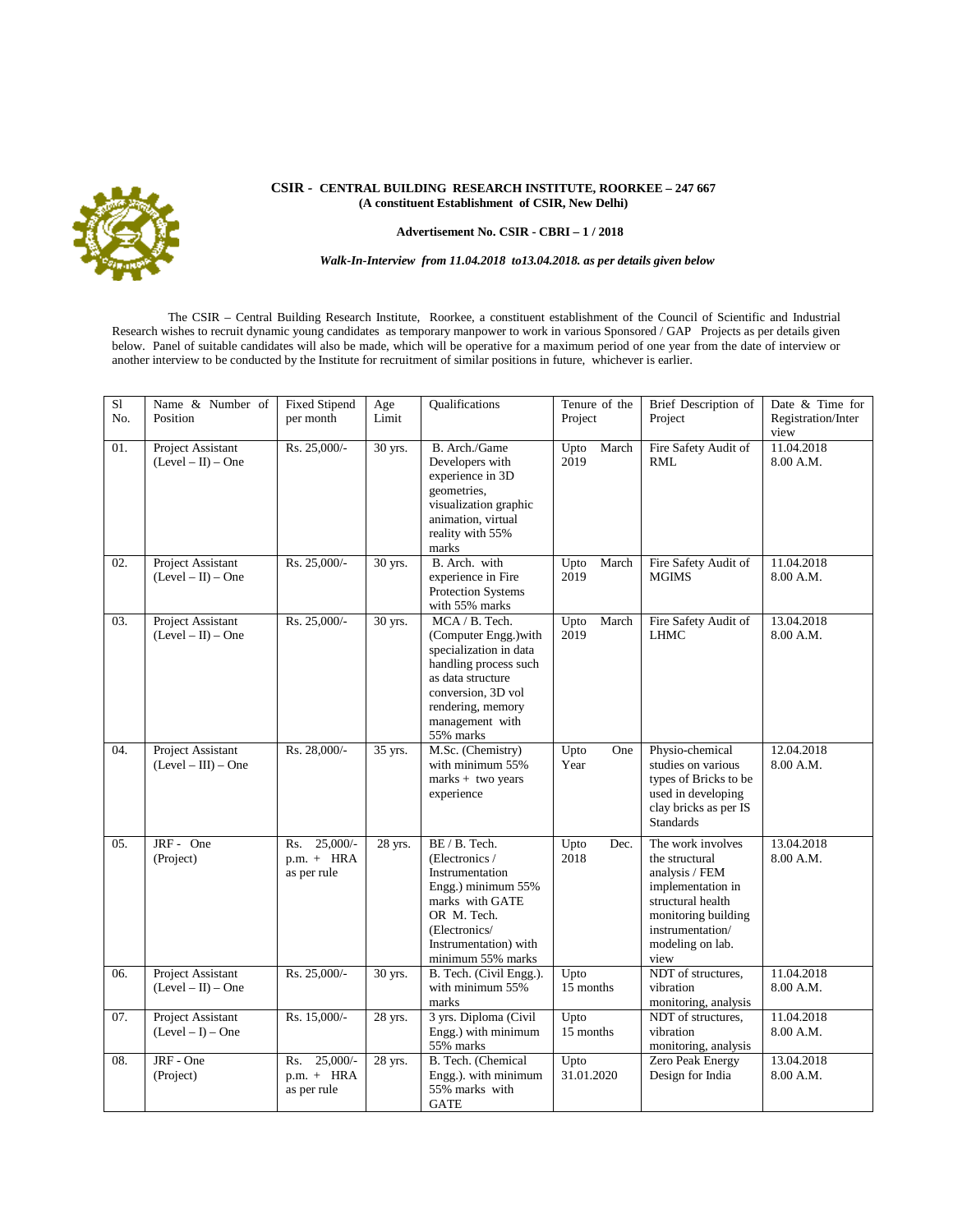| $\overline{09}$ . | Project Technician<br>$(Level - I) - One$ | Rs. 15,000/-                                | 28 yrs. | 3 yrs. Diploma (Civil<br>Engg.) with minimum<br>55% marks                                                                          | Upto<br>31.01.2020 | Zero Peak Energy<br>Design for India                                                                                                                               | 11.04.2018<br>8.00 A.M. |
|-------------------|-------------------------------------------|---------------------------------------------|---------|------------------------------------------------------------------------------------------------------------------------------------|--------------------|--------------------------------------------------------------------------------------------------------------------------------------------------------------------|-------------------------|
| 10.               | Project Assistant<br>$(Level - II) - One$ | Rs. 25,000/-                                | 30 yrs. | B. Tech. (Mechanical<br>Engg.). with minimum<br>55% marks                                                                          | Upto<br>31.01.2019 | <b>Improving Building</b><br><b>Energy Efficiency</b>                                                                                                              | 12.04.2018<br>8.00 A.M. |
|                   | <b>OR</b>                                 |                                             |         |                                                                                                                                    |                    |                                                                                                                                                                    |                         |
|                   | Project Assistant<br>$(Level-III) – One$  | Rs. 28,000/-                                | 35 yrs. | M. Tech. (Mechanical<br>Engg.) with minimum<br>55% marks                                                                           |                    |                                                                                                                                                                    |                         |
| 11.               | Project Assistant<br>$(Level - II) - One$ | Rs. 25,000/-                                | 30 yrs. | M.Sc. (Chemistry)<br>with minimum 55%<br>marks                                                                                     | Upto<br>3 years    | Instrumental<br>Analysis by SEM/<br>XRD/TG DTA<br>Techniques                                                                                                       | 12.04.2018<br>8.00 A.M. |
| 12,               | Project Assistant<br>$(Level - II) - One$ | Rs. 25,000/-                                | 30 yrs. | B. Tech. (Civil Engg.)<br>with minimum 55%<br>marks                                                                                | Upto<br>30.09.2019 | Analysis / Design of<br>Civil Structures                                                                                                                           | 11.04.2018<br>8.00 A.M. |
| 13.               | Project Assistant<br>$(Level - I) - One$  | Rs. 15,000/-                                | 28 yrs. | 3 yrs. Diploma<br>(Electronics Engg.)<br>with minimum 55%<br>marks                                                                 | Upto<br>30.09.2019 | Operation of DAS &<br>Other electronic<br>equipments.                                                                                                              | 13.04.2018<br>8.00 A.M. |
| 14.               | Project Assistant<br>$(Level - I) - One$  | Rs. 15,000/-                                | 28 yrs. | 3 yrs. Diploma (Civil<br>Engg.) with minimum<br>55% marks                                                                          | Upto<br>31.03.2019 | - NDT at site<br>- Testing/<br>preparation of test<br>specimen<br>- Compilation of test<br>results.                                                                | 11.04.2018<br>8.00 A.M. |
| 15.               | Project Assistant<br>$(Level - II) - One$ | Rs. 25,000/-                                | 30 yrs. | B. Tech. (Civil Engg.)<br>with minimum 55%<br>marks                                                                                | Upto<br>31.12.2018 | Estimating, costing<br>& survey                                                                                                                                    | 11.04.2018<br>8.00 A.M. |
| 16.               | Project Assistant<br>$(Level - I) - One$  | Rs. 15,000/-                                | 28 yrs. | 3 yrs. Diploma (Civil<br>Engg.) with minimum<br>55% marks                                                                          | Upto<br>31.12.2018 | Estimating, costing<br>& survey                                                                                                                                    | 11.04.2018<br>8.00 A.M. |
| 17.               | Project Assistant<br>$(Level - II) - One$ | Rs. 25,000/-                                | 30 yrs. | B. Arch. with<br>minimum 55% marks                                                                                                 | Upto<br>31.12.2018 | Arch. Drawings                                                                                                                                                     | 11.04.2018<br>8.00 A.M. |
| 18.               | $SRF-02$<br>(Project)                     | Rs. 28,000/-<br>$p.m. + HRA$<br>as per rule | 40 yrs. | M. Tech. (Electrical/<br>ECE/Instrumentation/<br>Control<br>System/Energy<br>Management/<br>Mechanical) with 02<br>yrs. Experience | Upto 03 yrs.       | The Development of<br>hardware and<br>software based on<br>wireless sensor<br>actuator network for<br>Indoor<br>Environmental<br>quality monitoring<br>and control | 13.04.2018<br>8.00 A.M. |
| 19.               | $JRF-03$<br>(Project)                     | Rs. 25,000/-<br>$p.m. + HRA$<br>as per rule | 32 yrs. | B. Tech. (Electrical/<br>ECE/Instrumentation/<br>Mechanical/Energy/<br>Control System with<br>qualified GATE                       | UPto 03 yrs.       | The Development of<br>hardware and<br>software based on<br>wireless sensor<br>actuator network for<br>Indoor<br>Environmental<br>quality monitoring<br>and control | 13.04.2018<br>8.00 A.M. |
| 20.               | Project Assistant<br>$(Level - I) - One$  | $R_s$ . 15,000/-                            | 28 yrs. | 3 yrs. Diploma<br>(Mechanical Engg.<br>Production) with<br>minimum 55% marks                                                       | Upto 03 yrs.       | The Development of<br>hardware and<br>software based on<br>wireless sensor<br>actuator network for<br>Indoor<br>Environmental<br>quality monitoring<br>and control | 12.04.2018<br>8.00 A.M. |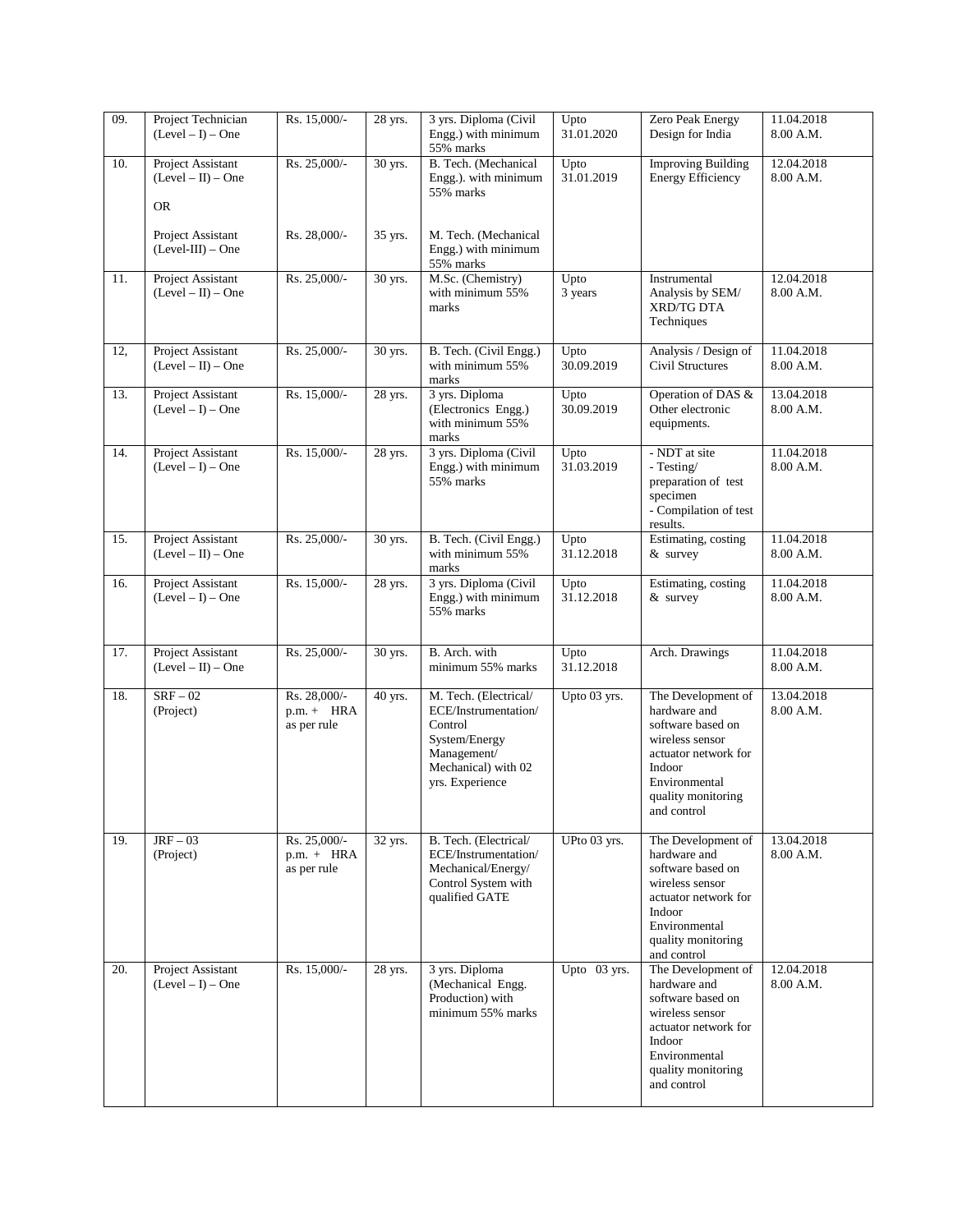| 21. | Project Assistant<br>$(Level - III) - One$                                                   | Rs. 28,000/-                   | 35 yrs.            | M. Tech. (Structure)<br>or equivalent with<br>min. 55% marks<br><b>Desirable</b> - having<br>experiences in<br>concrete               | Upto $2.5$ yrs. | To characterize the<br>manufactured sand.<br>experimental<br>investigations,<br>Develop suitability<br>assessment<br>techniques,<br>utilization in<br>construction. | 11.04.2018<br>8.00 A.M. |
|-----|----------------------------------------------------------------------------------------------|--------------------------------|--------------------|---------------------------------------------------------------------------------------------------------------------------------------|-----------------|---------------------------------------------------------------------------------------------------------------------------------------------------------------------|-------------------------|
| 22. | Project Assistant<br>$(Level - III) - One$<br><b>OR</b><br>Project Assistant<br>$(Level-II)$ | Rs. 28,000/-<br>$Rs. 25,000/-$ | 35 yrs.<br>30 yrs. | M. Sc. (Inorganic<br>Chemistry) with 55%<br>marks $+2$ yrs.<br>Experience<br>M.Sc. (Inorganic<br>Chemistry) with<br>minimum 55% marks | Upto $2.5$ yrs. | To characterize the<br>manufactured sand.<br>experimental<br>investigations,<br>Develop suitability<br>assessment<br>techniques,<br>utilization in<br>construction. | 12.04.2018<br>8.00 A.M. |
| 23. | Project Assistant<br>$(Level - I) - One$                                                     | Rs. $15,000/-$                 | 28 yrs.            | 3 yrs. Diploma (Civil)<br>Engg.) with minimum<br>55% marks                                                                            | Upto $2.5$ yrs. | To characterize the<br>manufactured sand,<br>experimental<br>investigations,<br>Develop suitability<br>assessment<br>techniques,<br>utilization in<br>construction. | 11.04.2018<br>8.00 A.M. |

#### **Place of Interview : CSIR-CBRI, Roorkee**

**Age Limit :** Age will be reckoned *on the date of interview* which is relaxable upto 5 years in case of the candidates belonging to SC / ST / OBC / PH and Female Community .

General Conditions : The position of Project Assistants is for a specific duration for the GAP / Sponsored and the CSIR Network Projects. Subsequently, if work and conduct of these Project Assistants are found upto the mark, their tenure may be extended for further till the duration of the Project whichever is earlier and will be co-terminus with the expiry of the Project and will not confer any right, explicitly or implicitly, for regular absorption in the Institute/CSIR or in the sponsoring organizations. The award of Project Assistantship does not imply any assurance or guarantee for subsequent employment by CSIR, CBRI or sponsoring organization. No TA will be paid for appearing in the interview. Director, CSIR-CBRI reserves the right not to fill-up these positions or any one amongst them, if he so decides. The requirement of the positions are variable. A candidate who claims to belong to OBC has to submit in support of his/her claim an attested copy of a Certificate for Current Year in the prescribed form issued for the jobs under Central Govt. to the effect that He / She does not belong to the Persons/ Sections (Creamy Layer). Candidates are free to take their interview either in Hindi or in English as a medium of conversation.

**Procedure of Selection :** Interested candidates may appear for walk-in-interview before the Selection Committee at CSIR-CBRI, Roorkee on the date and time as mentioned above along with original documents and six copies of bio-data (One copy of bio-data duly affixed with a latest passport size photograph and supported by self-attested photocopies of certificates, mark sheets and other relevant documents) giving following information on one side of A-4 size paper. Candidates reaching the venue after Scheduled time for Registration will not be allowed to appear before the Selection Committee for interview under any circumstance.

**Bio-data Format :** (1) Advt. No., (2) Post applied for, (3) Name of Candidate, (4) Father's Name & occupation, (5) Date & Place of Birth, (6) Age as on the date of interview, (7) Nationality, (8) Sex (Male/Female), (9) Category (SC/ST/OBC/PH/Gen.), (10) Present Postal address with PIN Code, (11) Permanent address with PIN Code, (12) Contact Nos. : (Telephone/Mobile/Fax/e-mail) if any, (13) Details of Qualifications : (Xth Standard onwards giving – Exam passed, Duration of Course, Subject, Year of passing, Division/Grade, % of marks and Name of Board/ University), (14) Details of experience including period of project assistantship availed in any CSIR Lab. / Institute, if any giving – Name of Employer / Organization, Designation & Pay-scale etc., Period of service : (From – To), and Nature of duties, (15) Name of close relative employed in CBRI / CSIR or its National Labs./Instts. Giving – Name, Designation, Name of Lab./Instt. in which employed and Relationship, (16) Any other additional information, (17) List of enclosures and (18) Signature of Candidate with date. Application Form is given below.

In case of dispute English Version will prevail. Administrative Officer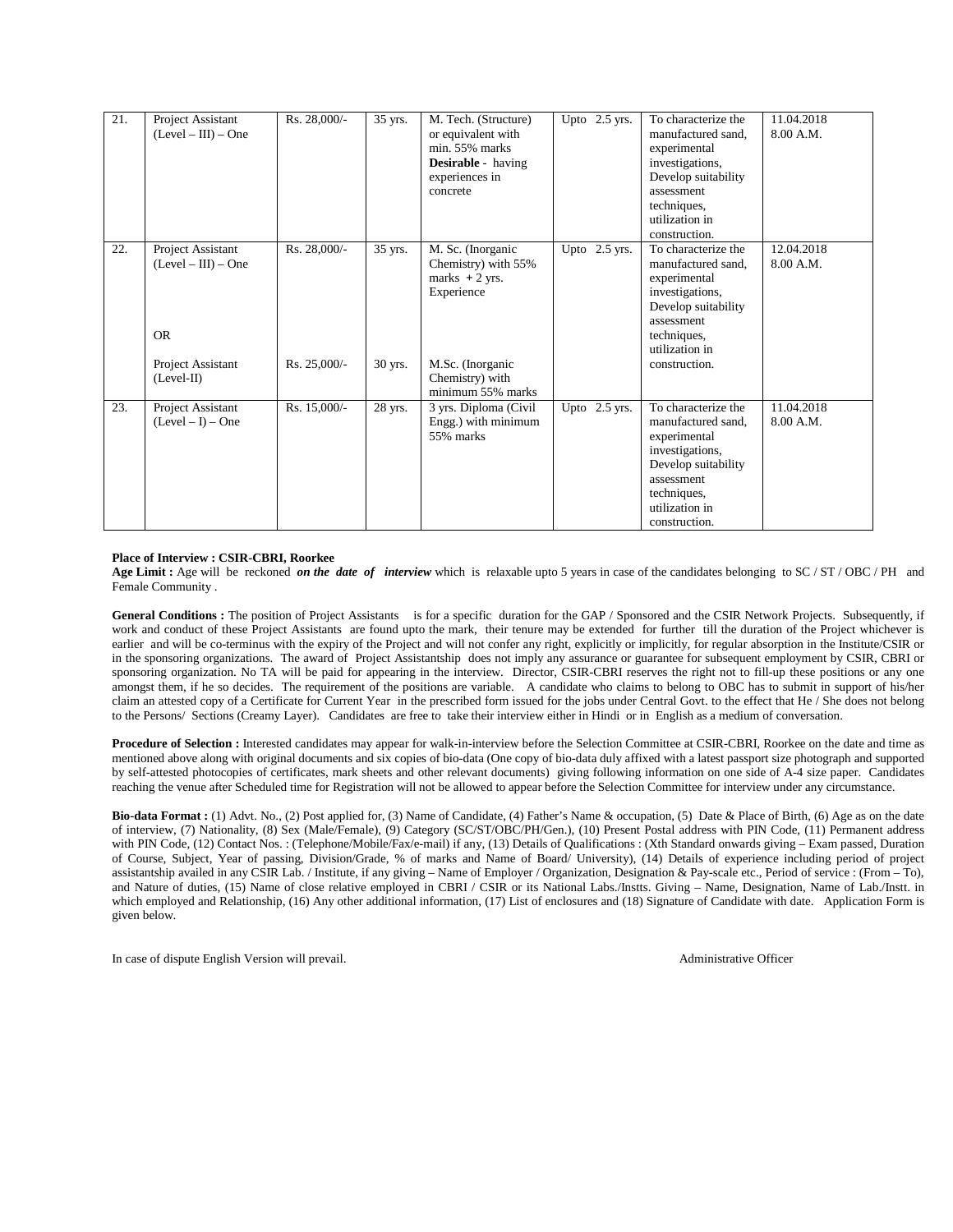# **CSIR - CENTRAL BUILDING RESEARCH INSTITUTE ROORKEE - 247 667** Affix recent

| (website: www.cbri.res.in) |  |  |
|----------------------------|--|--|
|                            |  |  |

| <b>Application Form</b>                                                                                |             |                                                                                                                                                                                                                                 | Passport size<br>Photograph |  |  |  |
|--------------------------------------------------------------------------------------------------------|-------------|---------------------------------------------------------------------------------------------------------------------------------------------------------------------------------------------------------------------------------|-----------------------------|--|--|--|
| 01. Advertisement No. CSIR - CBRI - 1/2018<br>here<br>duly<br>signed<br>02. Name of post applied for : |             |                                                                                                                                                                                                                                 |                             |  |  |  |
|                                                                                                        |             |                                                                                                                                                                                                                                 |                             |  |  |  |
| 04. Sex (Male / Female)                                                                                |             |                                                                                                                                                                                                                                 |                             |  |  |  |
|                                                                                                        |             |                                                                                                                                                                                                                                 |                             |  |  |  |
| (b) Occupation                                                                                         |             | <u> 1980 - Jan Samuel Barbara, martin da basar da basar da basar da basar da basar da basar da basar da basar da</u>                                                                                                            |                             |  |  |  |
|                                                                                                        |             |                                                                                                                                                                                                                                 |                             |  |  |  |
|                                                                                                        |             |                                                                                                                                                                                                                                 |                             |  |  |  |
|                                                                                                        |             |                                                                                                                                                                                                                                 |                             |  |  |  |
|                                                                                                        |             | <u>PIN</u> PIN                                                                                                                                                                                                                  |                             |  |  |  |
| 08. Contact Details: STD Code: Phone No. FAX No.                                                       |             |                                                                                                                                                                                                                                 |                             |  |  |  |
| 09. (a) Date of birth: (b) Place of birth:                                                             |             |                                                                                                                                                                                                                                 |                             |  |  |  |
| (date of Interview)<br>11. Nationality                                                                 |             | $\ddotsc$ . The contract of the contract of the contract of the contract of the contract of the contract of the contract of the contract of the contract of the contract of the contract of the contract of the contract of the |                             |  |  |  |
| (attach attested copy of certificate in case of SC/ST/OBC/PH)                                          |             |                                                                                                                                                                                                                                 |                             |  |  |  |
| 13. Details of close relative(s) employed in CBRI/CSIR or its National Labs/Instts., if any:           |             |                                                                                                                                                                                                                                 |                             |  |  |  |
| Name of relative                                                                                       | Designation | Name of Lab.                                                                                                                                                                                                                    | Relationship                |  |  |  |

| Name of relative | Designation | Name of Lab. | Relationship |
|------------------|-------------|--------------|--------------|
|                  |             |              |              |
|                  |             |              |              |
|                  |             |              |              |
|                  |             |              |              |